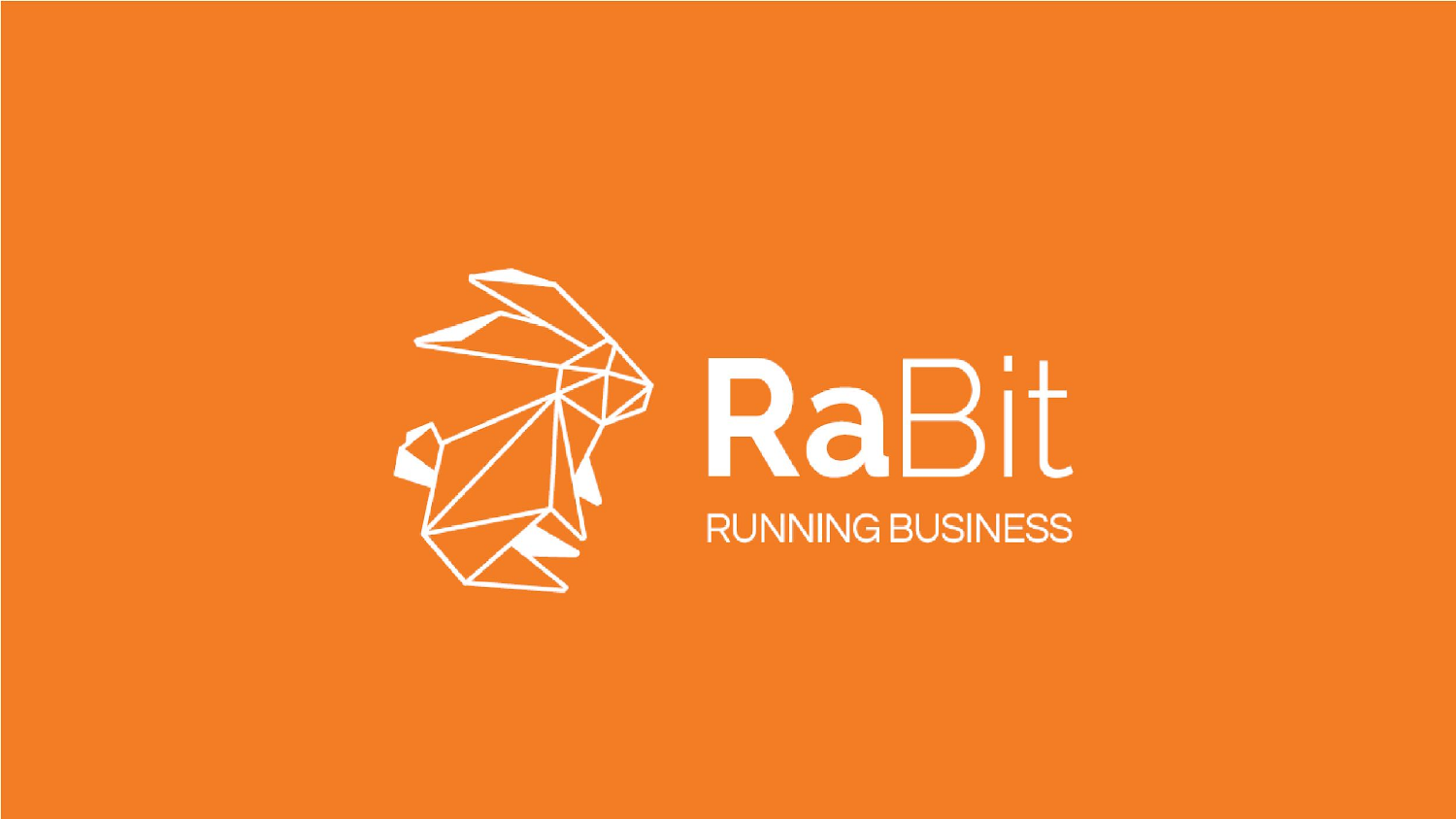

**About us**

**Project Management**

**RaBit**

**Features**

**Tool characteristics**

**Advantages**

**Benefits**

**Value-added services**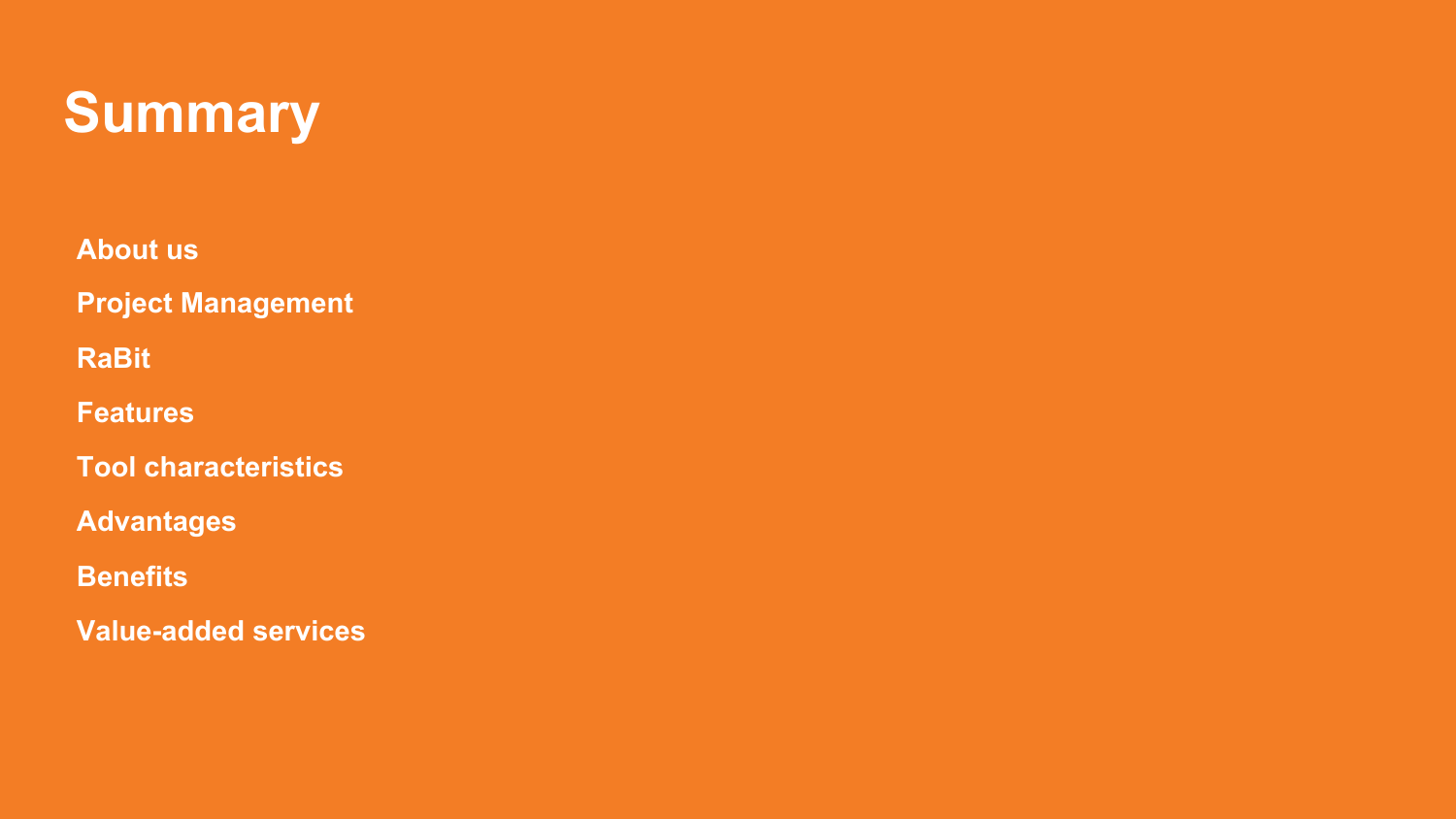# **About us**

**RiseTech** is a company that offers software consulting services to companies in transition, a process that involves development and integration of software tools (web and mobile) that help increase efficiency, productivity and market competitiveness. Our company's focus is "Management by Objectives (MBO)" through digitalization, automation of internal processes and predictability of risk factors.

Every business is unique for us: unique in challenges, unique in structure, but especially unique in culture. This approach helps us get closer to our customers, to listen more and to understand their needs in detail, and most importantly, to understand short, medium and long-term objectives. Our purpose is to have each client become our partner, and so together we can find the most effective software solutions that can help them achieve their goals.

'Enjoy' summarizes the best the culture of RiseTech company.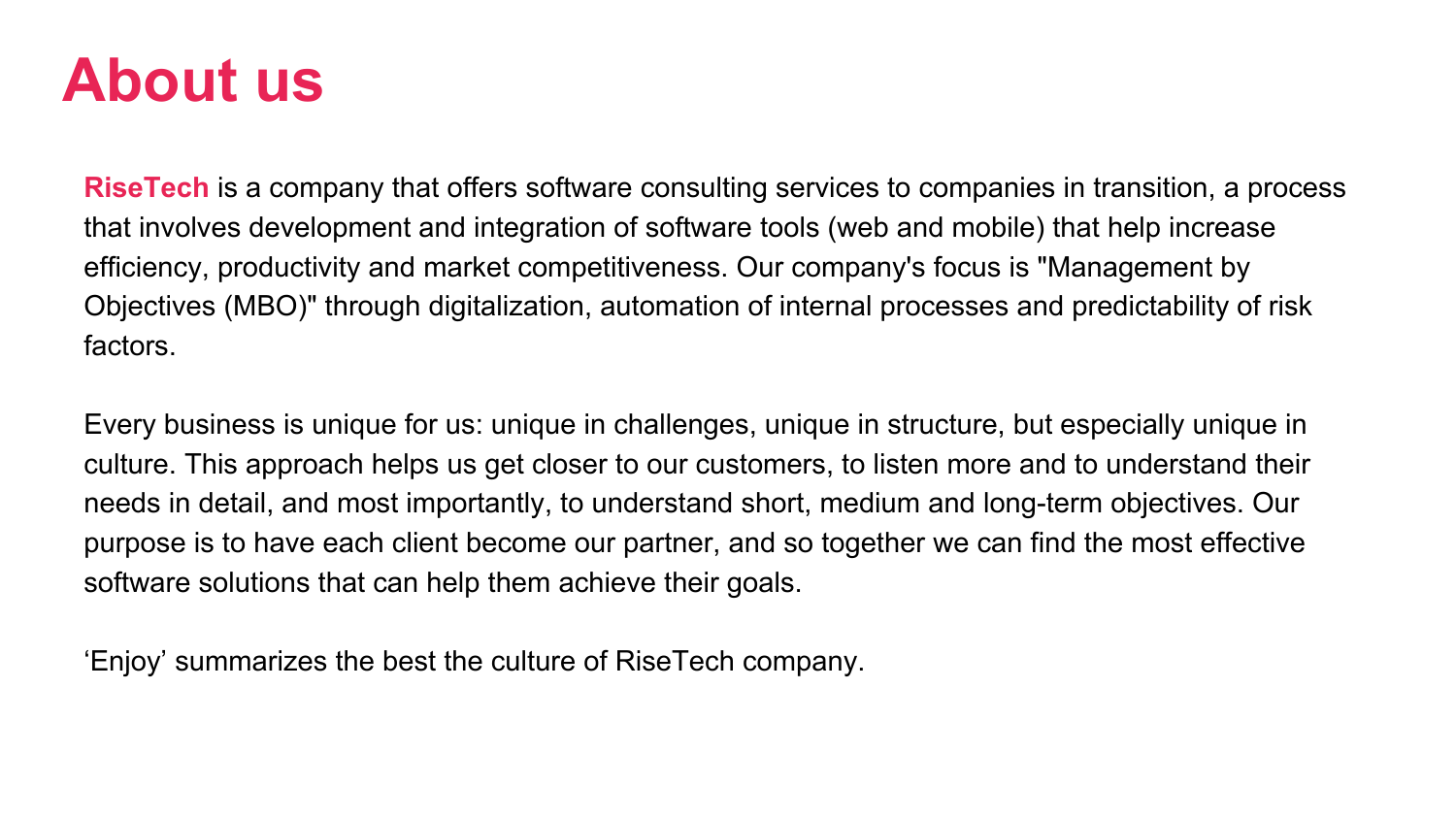# **Project Management**

### **Whats is PM?**

- ❏ It is the process by which projects are defined, planned, monitored, controlled, and delivered so that the benefits agreed upon can be achieved.
- ❏ Represents a rigorous action plan that serves to achieve the proposed objectives.

### **Why use a project management tool?**

- ❏ helps to deal with uncertainties in estimating each task, organizing tasks, and also juggling simultaneously with several different projects, as part of a general objective.
- ❏ helps the organization to manage its projects through their life cycle, and allows employees at different levels to add additional value to the process.
- ❏ motivates all involved members so as the objectives can be achieved within the preset time and budget, meeting both quality and performance constraints.
- ❏ some projects may be complex and can depend on many different factors, departments and outcomes. The tool takes care of planning, cost control, budget management, resource allocation, collaboration, and administration.
- ❏ allows managing simultaneously multiple projects and subprojects in different locations.

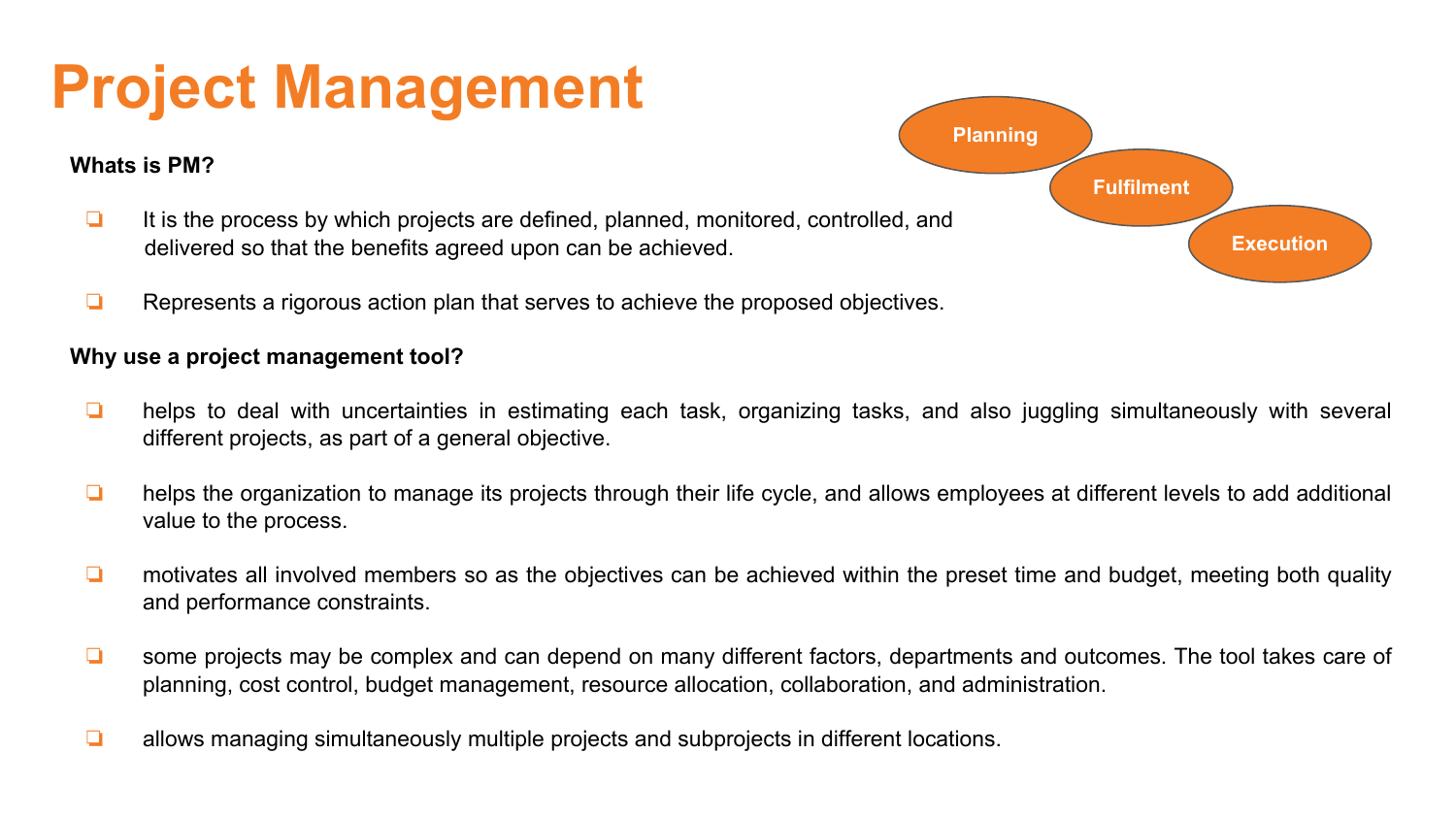

Tool software that allows:

- ❏ Project quoting and implementation
- ❏ Configuration of resources and activities (relationships between activities, cost estimation, etc.)
- Real time project status in terms of:
	- **Operational**
	- Planning
	- Financial (incomes vs. expenses)
- ❏ Cash flow
- Management of customers and providers
- ❏ Time management of employees

| sta proiecte / Proiect                                                  | roiect Renovare Sph Tom Constanta                                              |              |                                                                                                                      |               |             |             |                     |                |                                          |       |               | Vizualizeaza status proiect                      | Exporta project |
|-------------------------------------------------------------------------|--------------------------------------------------------------------------------|--------------|----------------------------------------------------------------------------------------------------------------------|---------------|-------------|-------------|---------------------|----------------|------------------------------------------|-------|---------------|--------------------------------------------------|-----------------|
| Informatii proiect                                                      | Timpi<br>Documente                                                             |              | Facturi                                                                                                              |               |             |             |                     |                |                                          |       |               |                                                  |                 |
|                                                                         | Renovare Sph Tom Constanta<br>SEPHORA COSMETICS ROMANIA S.A.                   |              |                                                                                                                      |               |             |             | Categorii (bugete)  |                | Cost (fara TVA)                          |       | Valoare T.V.A | Cost (cu TVA)                                    |                 |
|                                                                         |                                                                                |              |                                                                                                                      |               |             | Arhitectura |                     |                | 11 880 €                                 |       | 2 257.20€     | 14 137.20€                                       |                 |
|                                                                         | Locatie: Locatiile proiectului nu au fost setate.<br><b>Faza:</b> Implementare |              |                                                                                                                      |               |             |             | Instalati ventilare |                | 1020€                                    |       | 193.80€       | 1213,80€                                         |                 |
|                                                                         | Sef project: Daniel Gratie                                                     |              |                                                                                                                      |               |             |             | Instalati electrice |                | 1 450 €                                  |       | 275.50 €      | 1725.50€                                         |                 |
| Cost (fara TVA)                                                         |                                                                                |              | Valoare T.V.A                                                                                                        | Cost (cu TVA) |             | Mobilier    |                     |                | 31 270 €                                 |       | 5941.30€      | 37 211,30 €                                      |                 |
| 49 460 €                                                                |                                                                                |              | 9 397.40€                                                                                                            | 58 857,40 €   |             |             | Servicii aditionale |                | 3840€                                    |       | 729,60 €      | 4 569.60€                                        |                 |
|                                                                         |                                                                                |              | Progres operational raportat la bugetul initial (operatii initiale efectuate din toate operatiile proiectului): 84%. |               |             |             |                     |                |                                          |       |               |                                                  |                 |
|                                                                         |                                                                                |              | Progres financiar raportat la bugetul initial (consumuri inregistrate): 24,53%.                                      |               |             |             |                     |                |                                          |       |               |                                                  |                 |
|                                                                         | Nr.<br>CRT                                                                     | Status       | Denumire                                                                                                             | Cantitate     | Pret Unitar | Total       | Consum              | Actiuni        | Detalii                                  | Timpi | Consumuri     |                                                  |                 |
|                                                                         |                                                                                |              | Lucrari de demolare si<br>dezafectari                                                                                |               |             | 3505E       | 0.6                 | $\overline{C}$ |                                          |       |               | O Categoria "Lucrari de demolare si dezafectari" |                 |
| Arhitectura<br>Instalatii ventilare<br>Instalații electrice<br>Mobilier | 1.1                                                                            | $\checkmark$ | Demolare fatada fronton<br>alucobond cu logo existent                                                                | 1 buc         | 310€        | 310€        | 130,81 €            | $(\epsilon)$   | Nivel                                    |       |               | Descriere                                        |                 |
| Servicii aditionale                                                     | 1.2                                                                            | $\checkmark$ | Demontare usi existente si<br>evacuare                                                                               | 3 buc         | 40€         | 120€        | 145.36€             | (F)            | $\circ$<br>Numar subcategorii<br>$\circ$ |       |               | Descrierea nu a fost setata.                     |                 |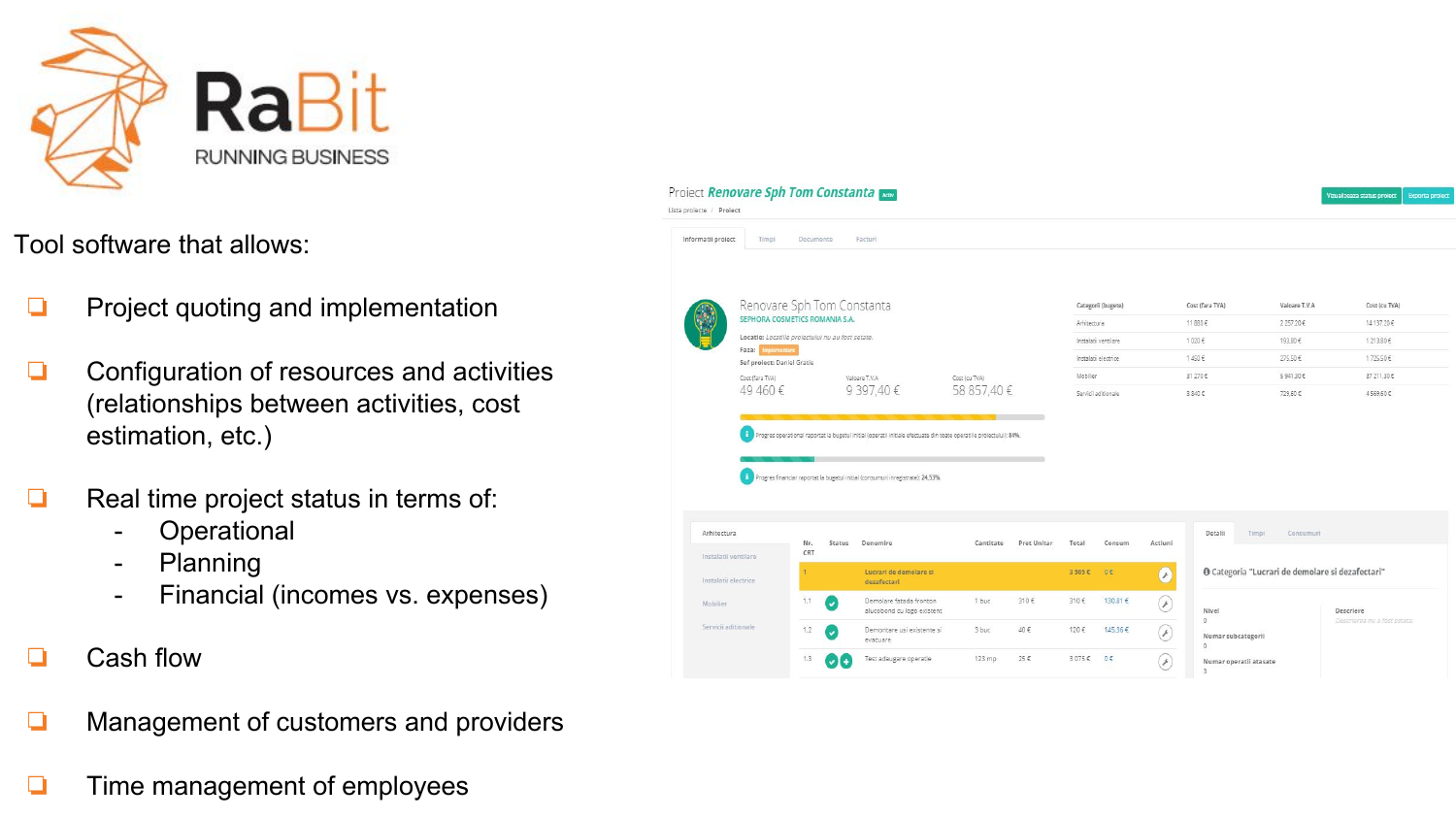# **Features**

The level of complexity of a project is given by the number of tasks to be fulfilled, by the number and intensity of the constraints that may occur during its life cycle. For a clearer overview, the project will be divided into well-defined tasks and stages, therefore it will be easier to track the progress and to predict the risk factors.

The tool offer the possibility to manage simultaniously:

- ❏ Projects
- ❏ Clients
- ❏ Providers
- ❏ Employees/roles
- ❏ Groups/Categories
- ❏ Operations/expenditures
- ❏ Invoices



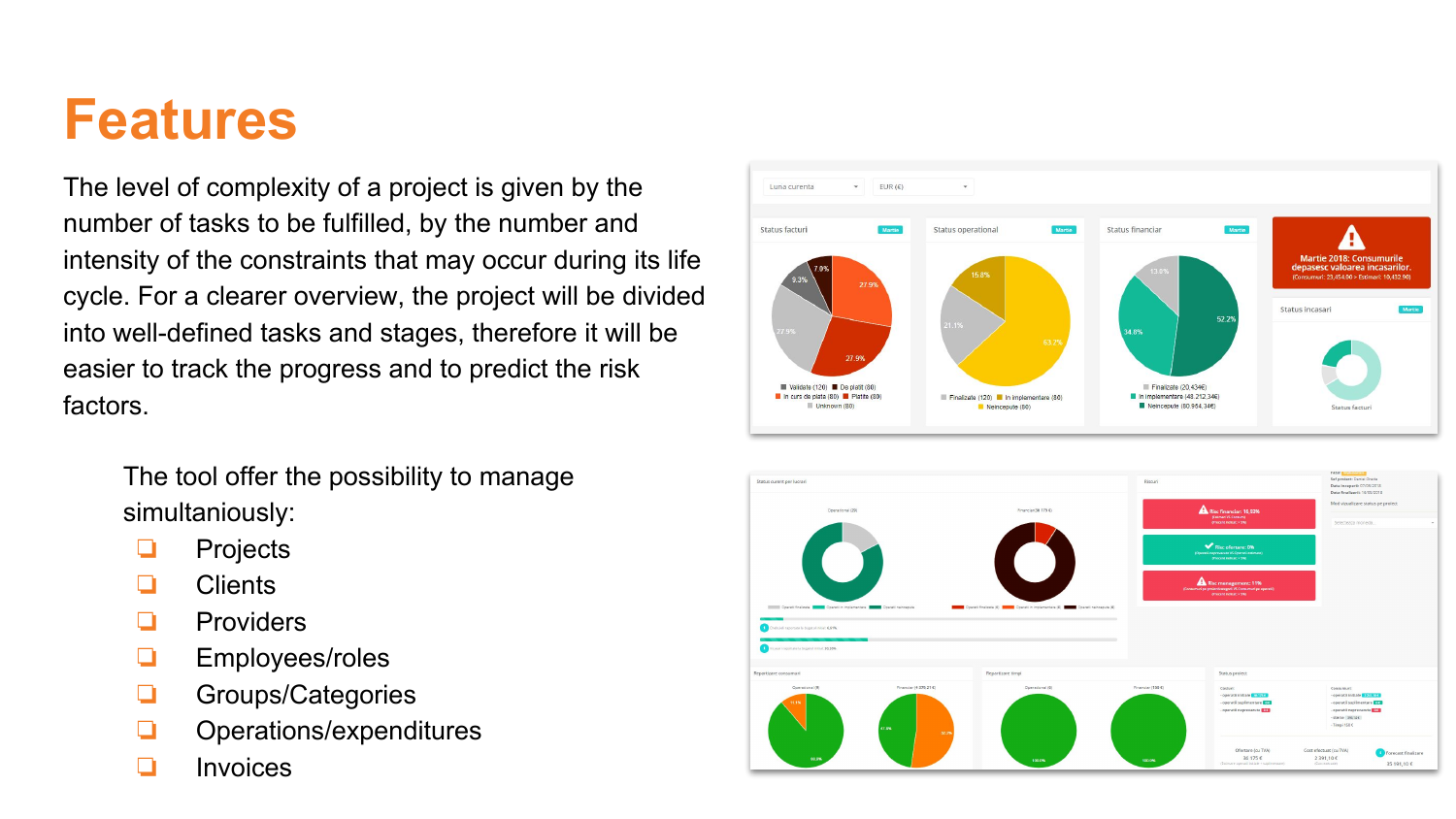# **Tool characteristics**

❏ Web application (available globally and permanently)

- ❏ Operational simplicity due to automation
- ❏ Real time information about:
	- project status
	- cashflow
	- invoices
- ❏ Multi-currency support
- ❏ Project management and cost management on multiple locations

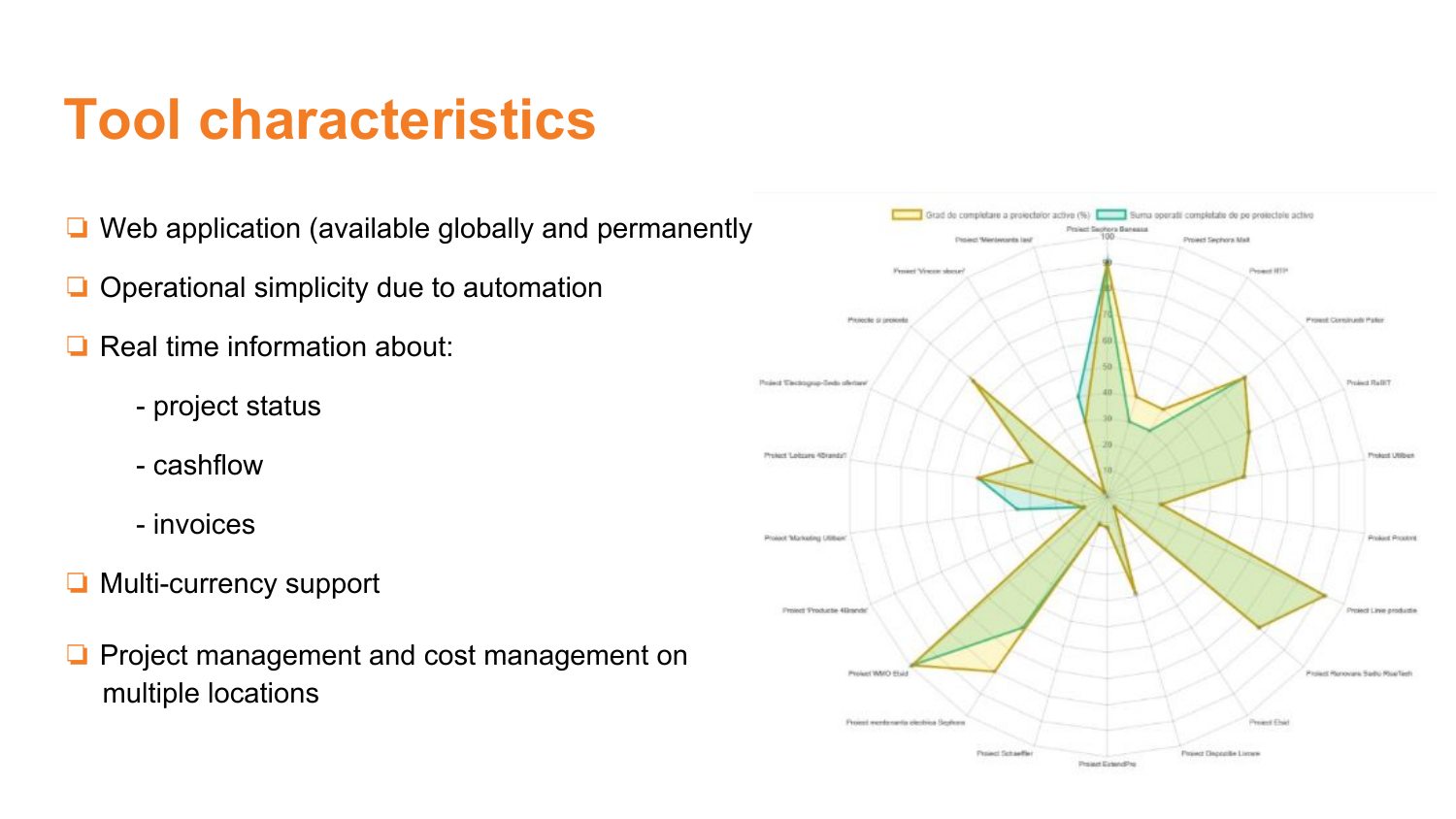## **Advantages**

- ❏ RaBit is a proactive software.
- ❏ Identifies the risks of reaching the objectives set in the early phases.
- ❏ Project status in terms of planning, operations, and financial in a single page.
- ❏ Easy view of resources and costs allocated for the project.
- ❏ Provides an intuitive way of identifying problems.
- ❏ Helps identifying the activities and the dependencies between activities (of their succession).
- ❏ Effective and efficient use of resources.
- ❏ Reduces risks, problems and conflicts.
- ❏ Reduce the cost of information by facilitating communication between different departments.

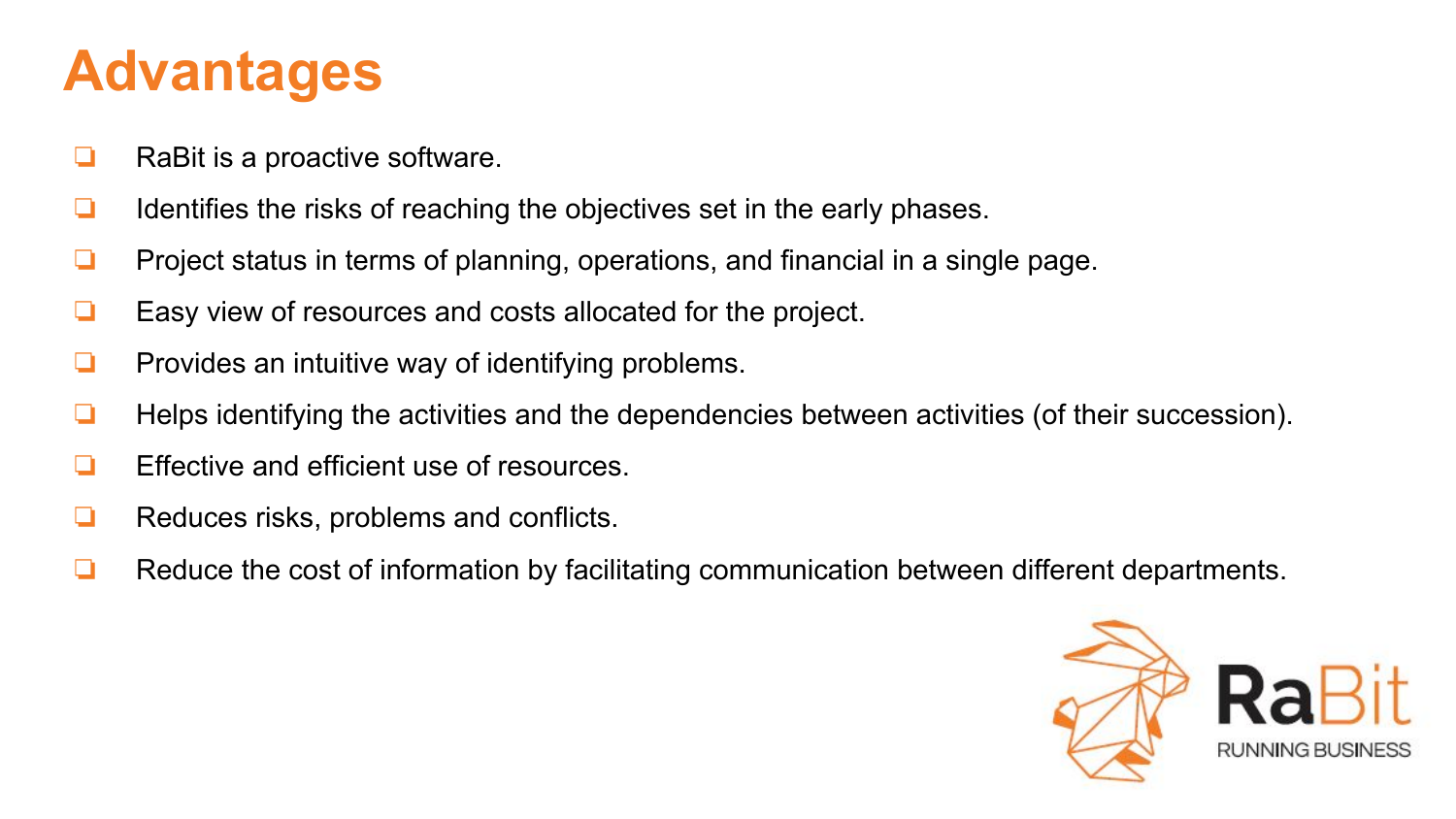# **Benefits**

## **Productivity HR**

- ❏ Optimizing business processes
- ❏ Optimizing resourses (humane, material, budget, etc.)

- ❏ Ensures stability for companies by reducing the risks of planning, implementation, wasteful resources, and budget deficits.
- ❏ Reduces the quoting and implementation time.

- ❏ Helps companies to organize and to structure/restructure.
- ❏ Better employee involvement throughout the process and increasing employee skills (increasing employee satisfaction and commitment).

## **Strategy Standards**

- ❏ Implementing a project management discipline.
- ❏ Adopting a "best practice" methodology.